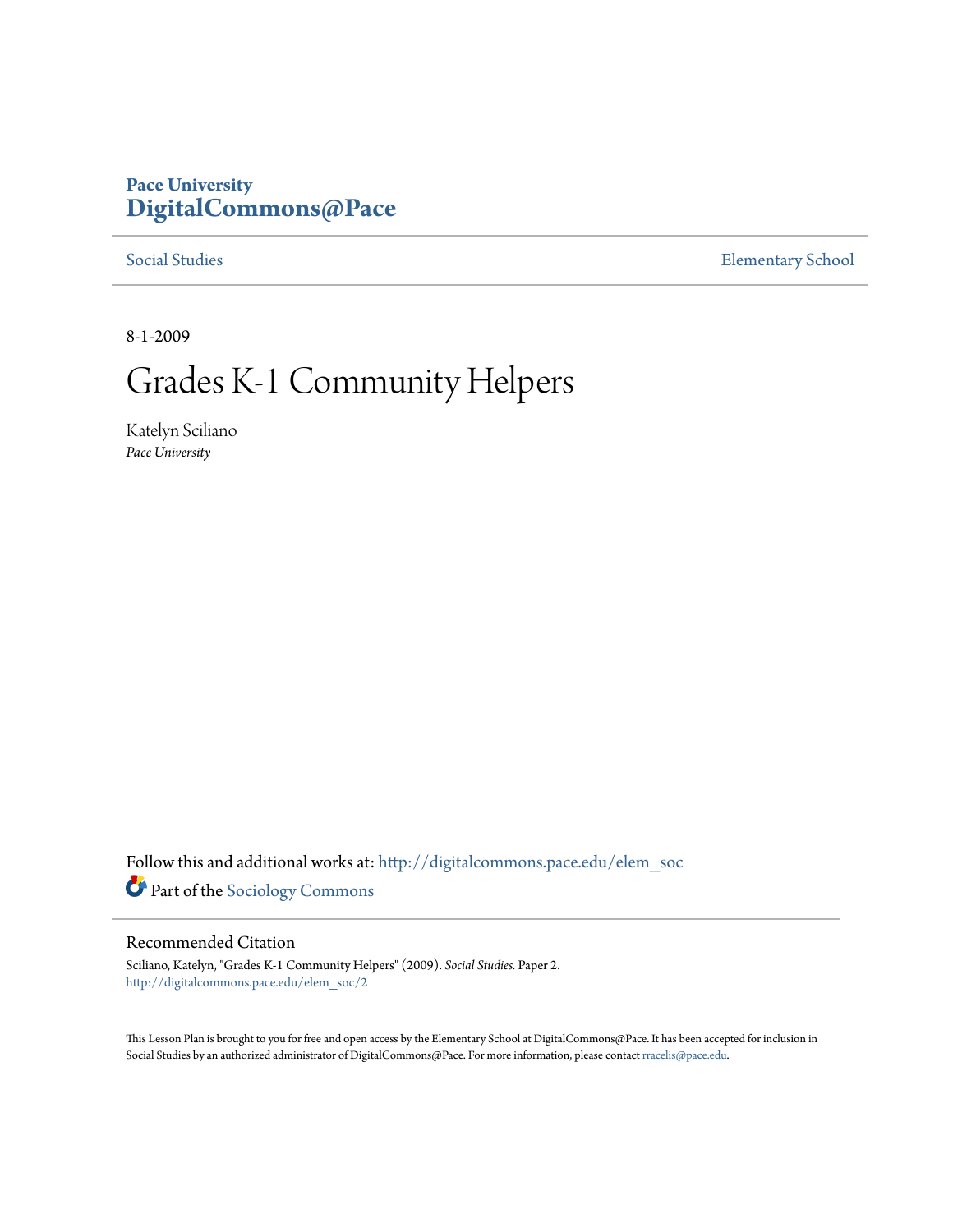Differentiated Lesson Subject: Social Studies Grade: 1 Unit: Community Lesson: Community Helpers

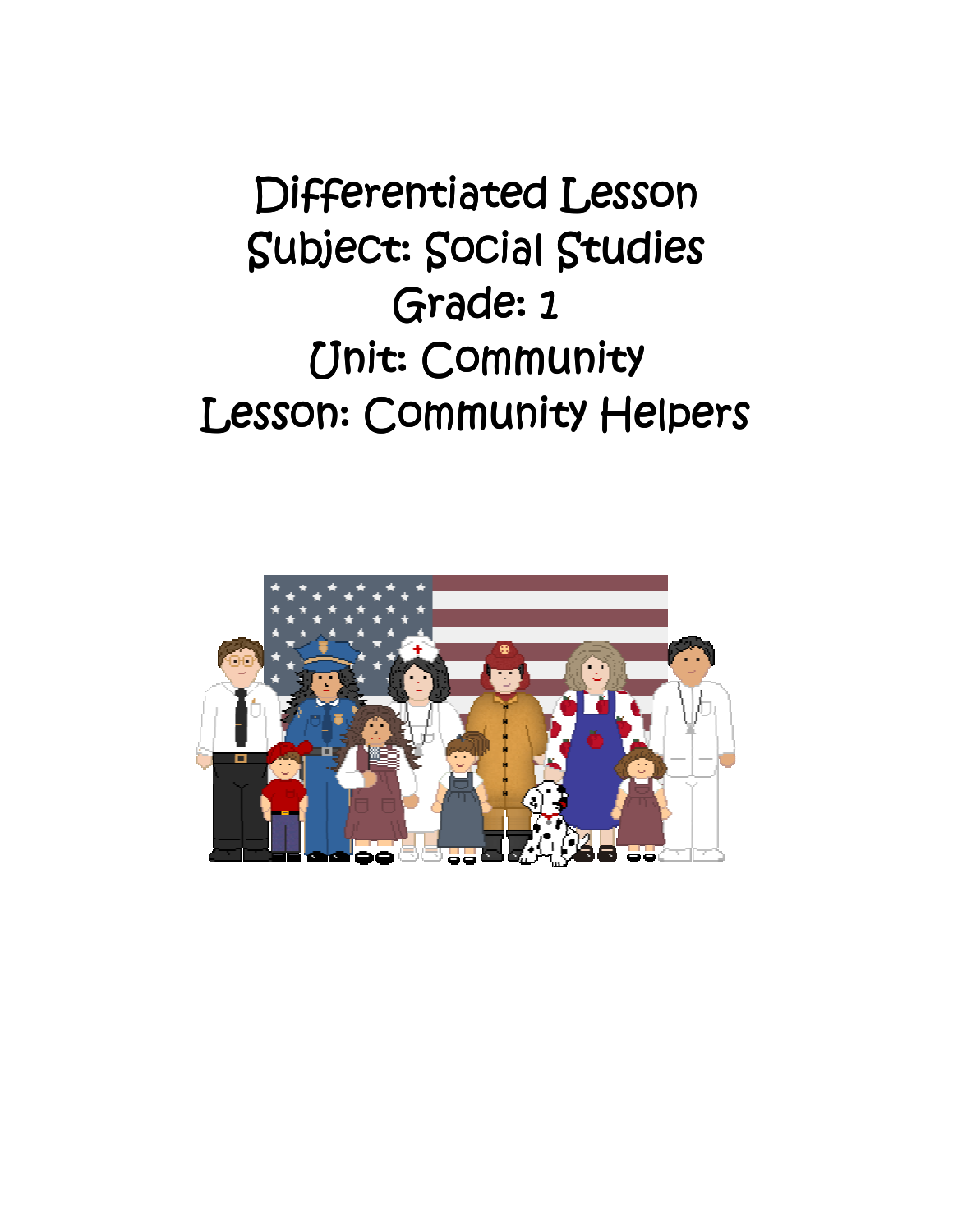#### **Differentiation Lesson Outline**

**Subject:** Social Studies- Community Helpers

**Grade:** First

**New York State Learning Standards:** 

**English Language Arts**

#### **Standard 1: Language for Information and Understanding**

Students will listen, speak, read, and write for information and understanding. As listeners and readers, students will collect data, facts, and ideas; discover relationships, concepts, and generalizations; and use knowledge generated from oral, written, and electronically produced texts. As speakers and writers, they will use oral and written language that follows the accepted conventions of the English language to acquire, interpret, apply, and transmit information.

#### **Standard 2: Language for Literary Response and Expression**

Students will read and listen to oral, written, and electronically produced texts and performances from American and world literature; relate texts and performances to their own lives; and develop an understanding of the diverse social, historical, and cultural dimensions the texts and performances represent. As speakers and writers, students will use oral and written language that follows the accepted conventions of the English language for self-expression and artistic creation.

#### **Standard 3: Language for Critical Analysis and Evaluation**

Students will listen, speak, read, and write for critical analysis and evaluation. As listeners and readers, students will analyze experiences, ideas, information, and issues presented by others using a variety of established criteria. As speakers and writers, they will use oral and written language that follows the accepted conventions of the English language to present, from a variety of perspectives, their opinions and judgments on experiences, ideas, information and issues.

#### **Standard 4: Language for Social Interaction**

Students will listen, speak, read, and write for social interaction. Students will use oral and written language that follows the accepted conventions of the English language for effective social communication with a wide variety of people. As readers and listeners, they will use the social communications of others to enrich their understanding of people and their views.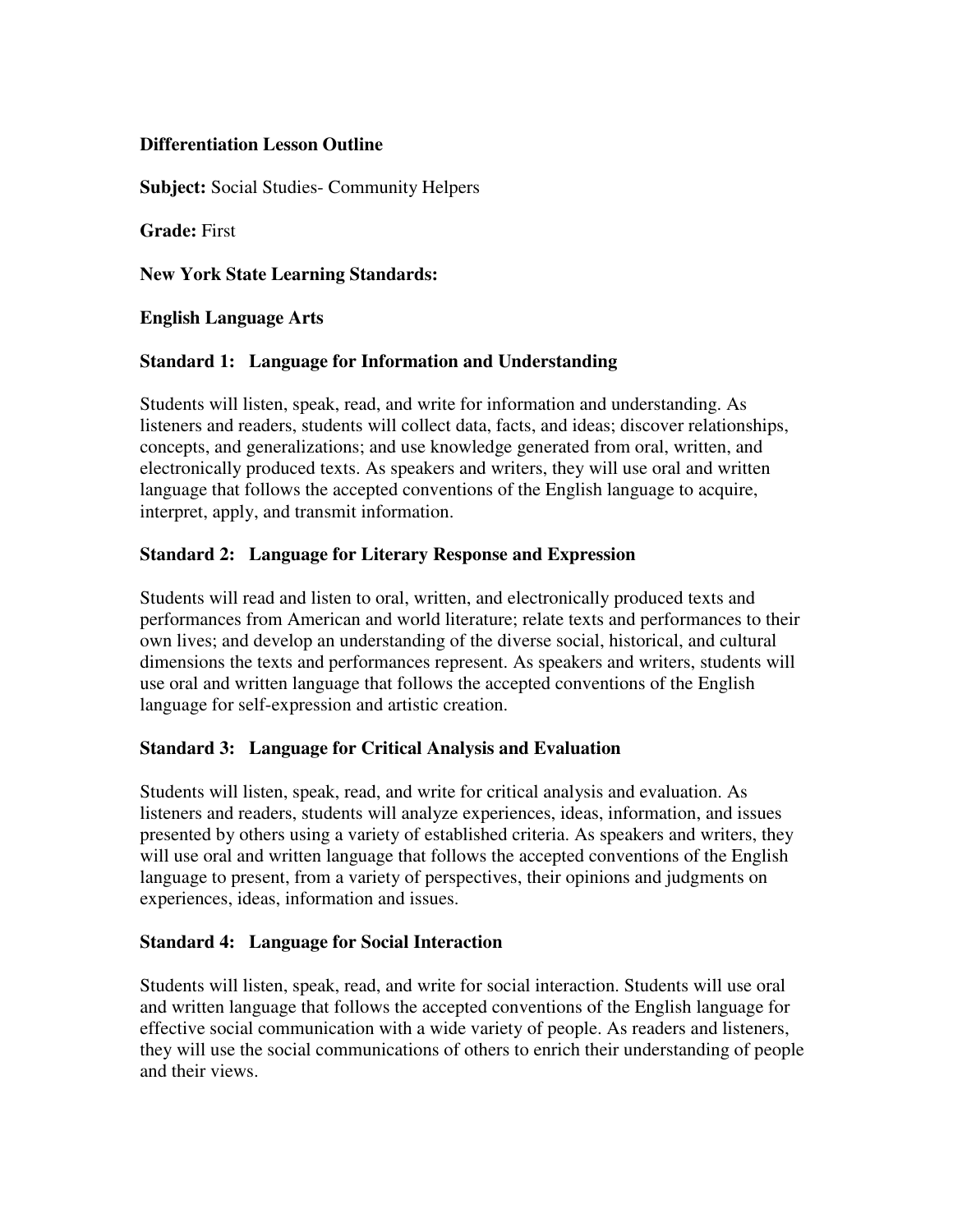#### **Social Studies**

#### **Standard 3: Geography**

Students will use a variety of intellectual skills to demonstrate their understanding of the geography of the interdependent world in which we live—local, national, and global including the distribution of people, places, and environments over the Earth's surface.

#### **The Arts**

#### **Standard 1: Creating, Performing, and Participating in the Arts**

Students will actively engage in the processes that constitute creation and performance in the arts (dance, music, theatre, and visual arts) and participate in various roles in the arts.

**Hook:** Teacher will show students different hats and parts of uniforms of community workers such as, a fireman hat, a mail carrier's hat, a nurse's cap, a baker's hat, a scientist's lab coat etc. The teacher will then ask students to look at what is in front of them and ask what they all have in common. These items are all worn by people who help us in our communities. Teacher will ask some guiding questions such as… How many of you have ever helped someone? What are some reasons and ways you have helped others? How do you feel when you help others?

The teacher will then explain that we are going to begin looking at people in our community who help others. The teacher will then construct a KWL chart with the students to get their minds rolling and find out what the students know about community helpers, what they would like to know and later what are some things we would like to know about the helpers in our community.

#### **Essential Questions:**

- How do different types of jobs within a community make it possible for communities to function together? (From service, business, and governmental jobs)
- What are some ways in which community helpers help other people?
- What are the duties, uniforms, responsibilities, place of businesses and tools community helpers use?

#### **Understandings:**

- Students will be able to identify key community members
- Students will identify the jobs, tools, and uniforms of these community members
- Students will be able to make connections between their discoveries and to their personal communities
- Students will be able to comprehend through reading, listening, and observing.
- Students will be able to compare and contrast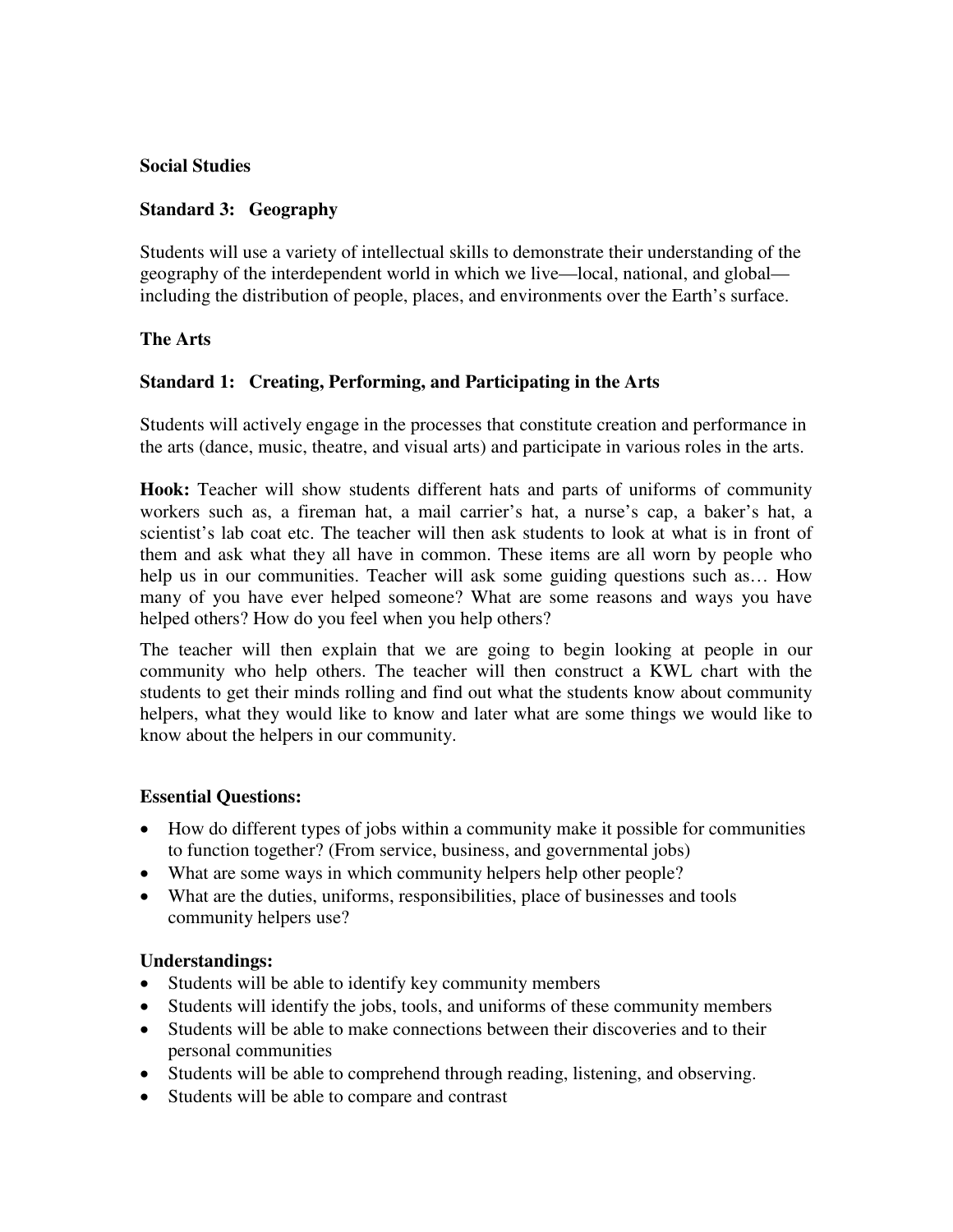• Students will express ideas both verbally and in written form and use nonverbal representations, illustrations to communicate ideas

#### **Pre-Assessment:**

(Attached)

Students will complete a matching worksheet. This will be used to find out what students know and will be used to differentiate students by ability. Each tier will have an assigned color

#### **Tiered Activity 1: Community Contract Planner**

Tiered by ability Community helper focus:

- Police Officer
- Nurse
- Mail Carrier

#### **Tiered Activity 2: Community Contract Planner**

Tiered by ability Community helper focus:

- Barber
- Veterinarian
- Pizza Maker

#### **Tiered Activity 3: Community Contract Planner**

Community helper focus:

- Scientist
- Mayor
- Think of own

#### **Materials:**

- Community Helper Contract Planner
- Songs and riddles about community helpers in song and riddle box
- Computer with interactive website http://teacher.scholastic.com/commclub/
- Pictures of community helpers, tools, hats, places of work
- Clay, crayons, makers, constructions paper and other craft supplies
- Classroom books on community helpers
- Memory game cards
- Worksheets
- Drama Center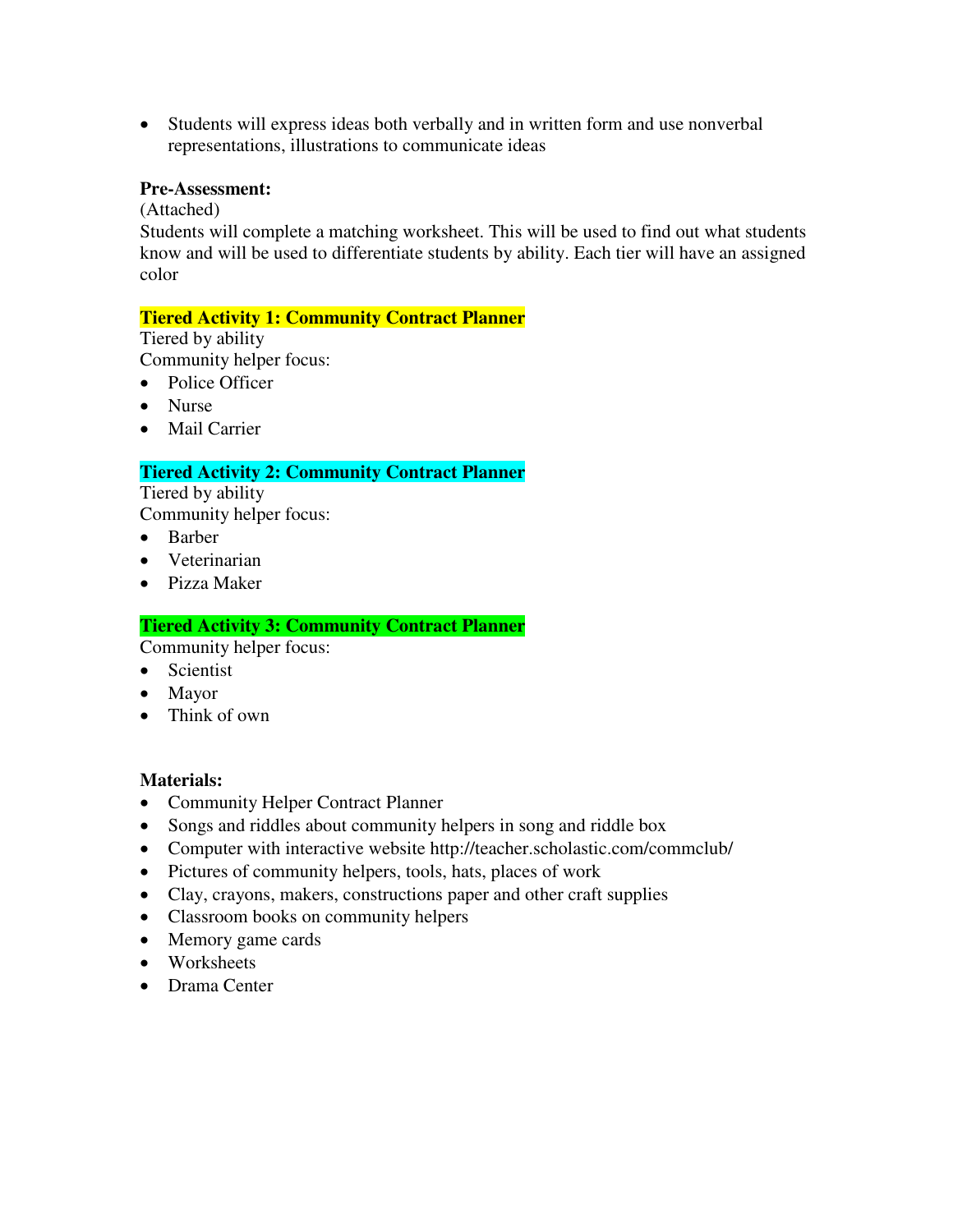#### **Schedule:**

• This will be a mid-point project in the unit of community which takes place in the spring. At this point in the unit students will be studying specific community helpers and learning more in depth information about these people.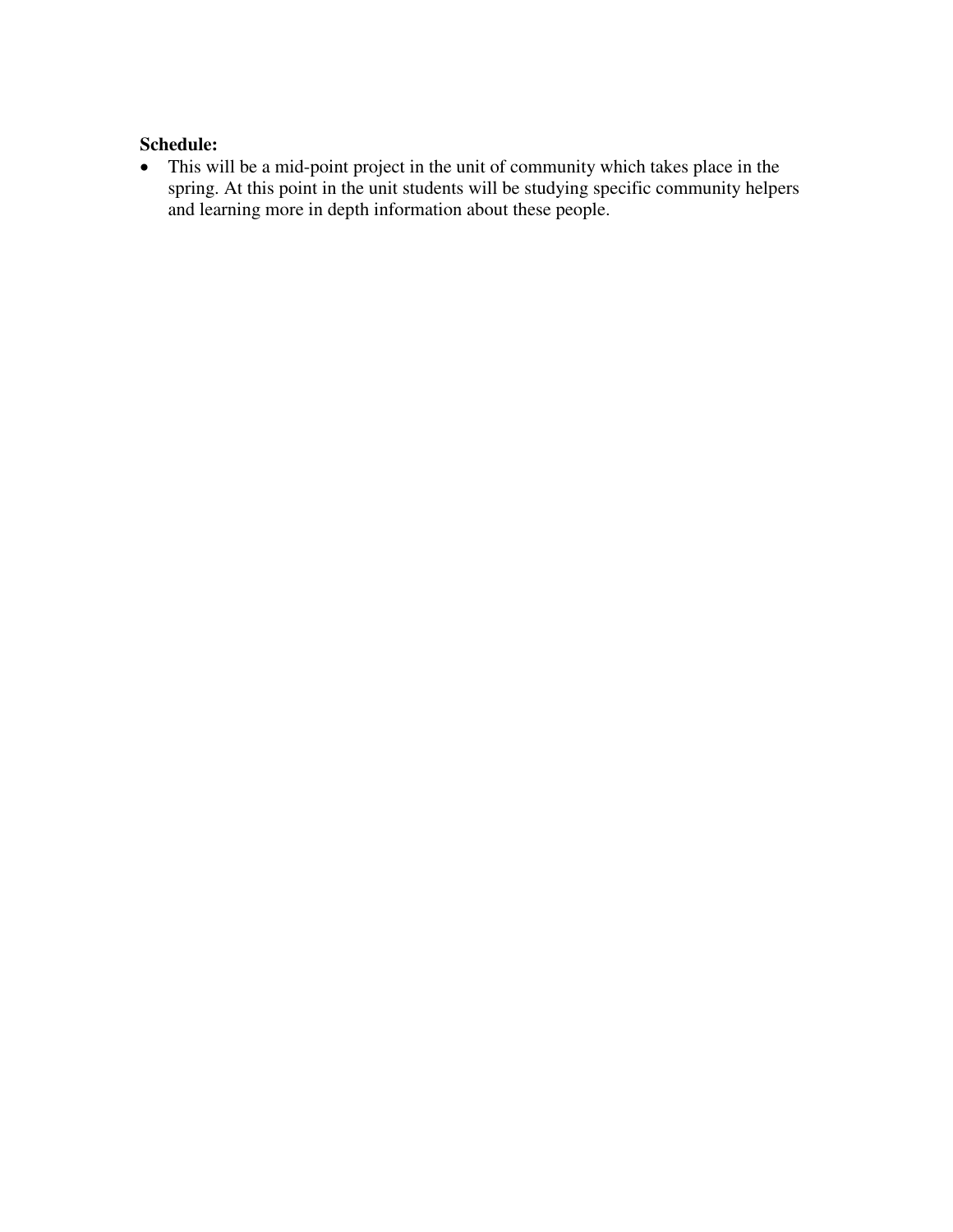### **Pre-Assessment**

**Directions: Draw a line from the picture to the word that matches** 

**Veterinarian** 

 **Scientist** 

 **Police Officer** 

 **Mail Carrier** 

 **Pizza Maker** 

 **Mayor** 

**Barber** 

**Nurse** 















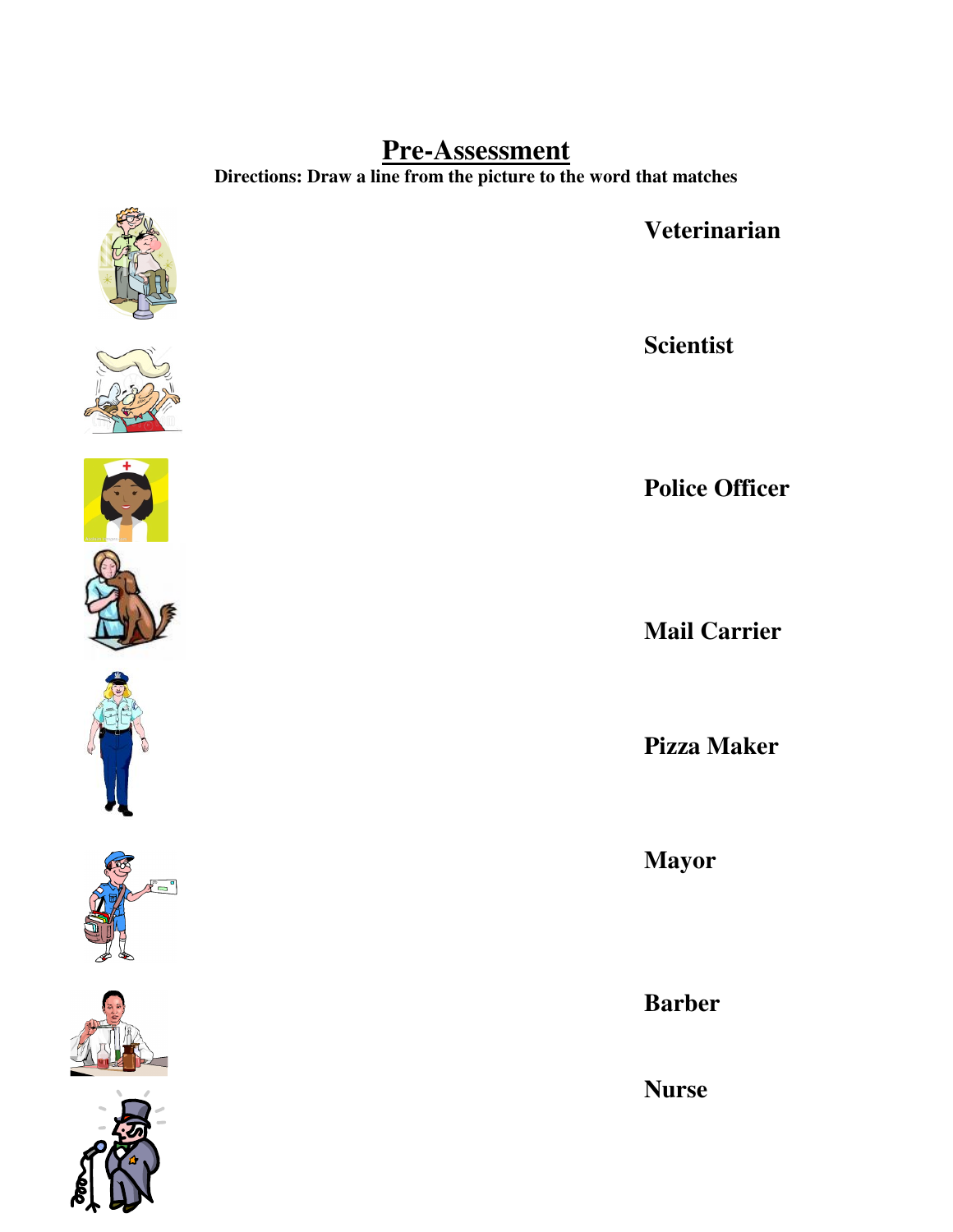# **Community Contract Planner**

#### At the end of this unit of study students should

Know: About community the community helpers: Police officer, nurse, and mail carrier. They should know about their jobs, uniforms, and place of work

Understand: The characteristics of each assigned community helper on a basic and comprehensive level

Be Able to: Participate in their choice of activities that deal with, creativity, interaction, knowledge, music/riddles, media, reading and games.

Choose and activity from the attached shape group. Cut out your three choices and glue them below.

Due Date:\_\_\_\_\_\_\_\_\_\_\_\_\_\_\_\_\_\_\_\_\_\_\_\_\_\_\_\_\_\_\_\_



Name\_\_\_\_\_\_\_\_\_\_\_\_\_\_\_\_\_\_\_\_\_\_\_\_\_\_\_\_\_\_\_\_\_\_\_\_\_\_\_\_\_\_\_\_\_\_\_\_\_\_\_\_

HAVE FUN!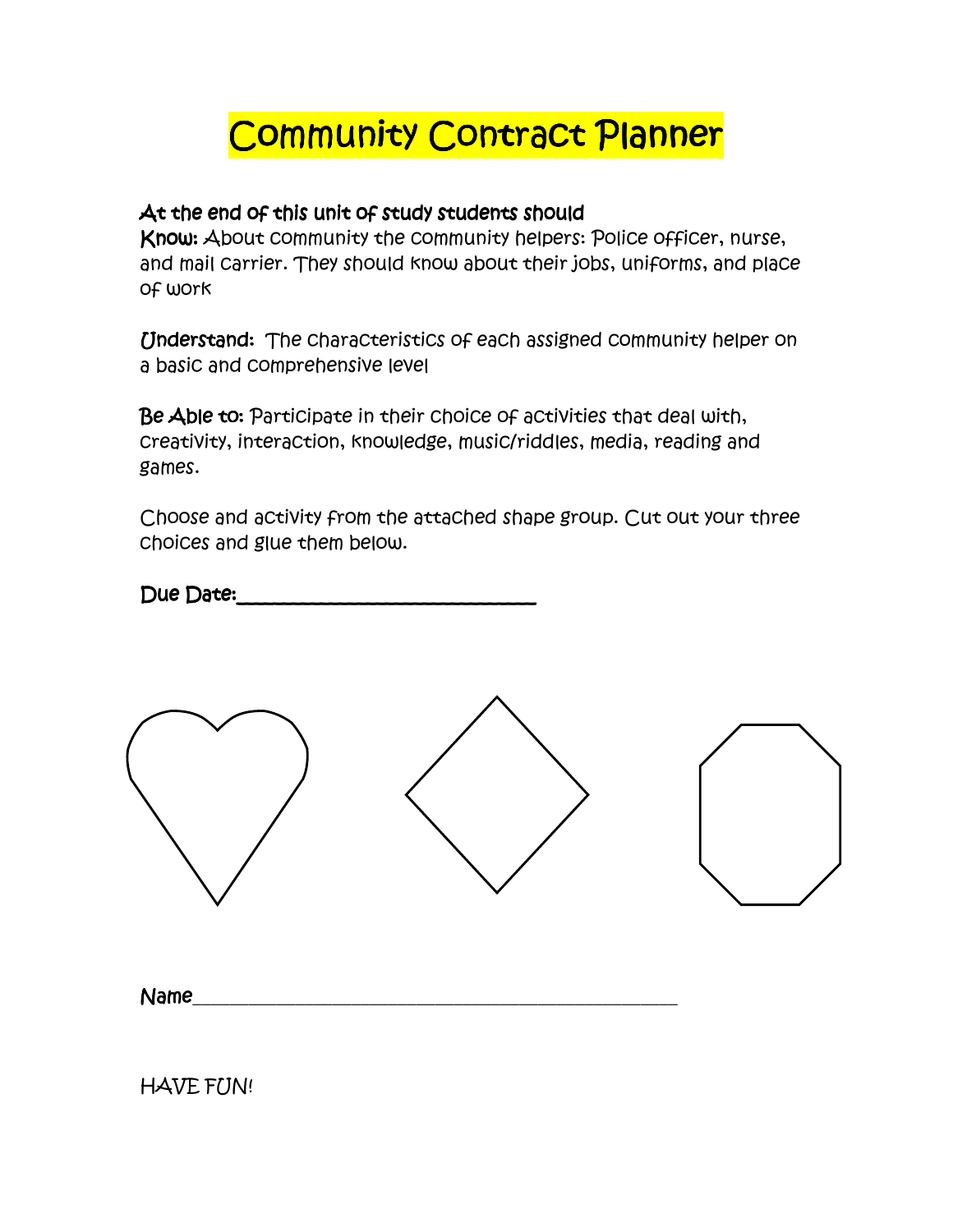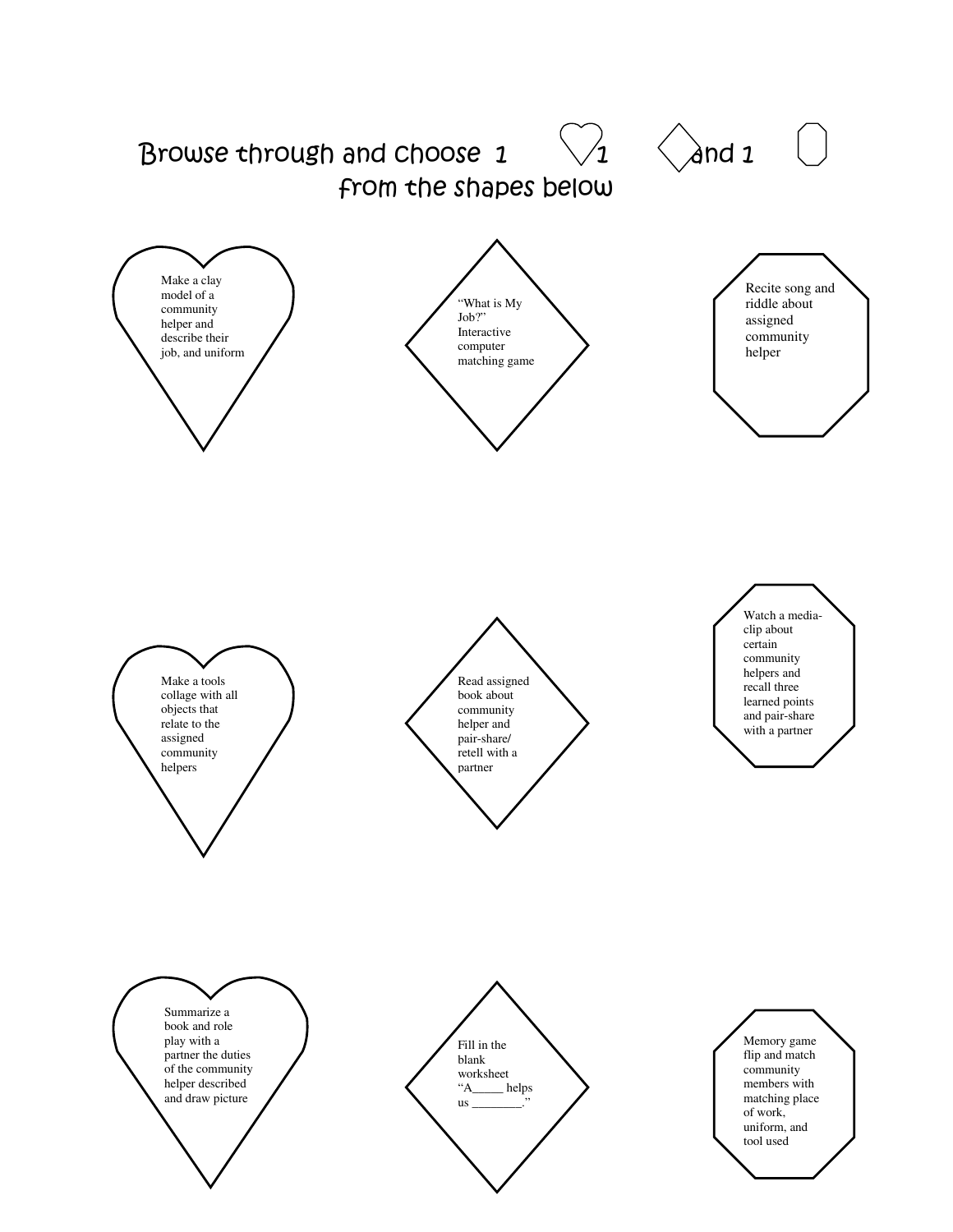# Community Contract Planner

#### At the end of this unit of study students should

Know: About community the community helpers: Barber, Veterinarian, and Pizza Maker. They should know about their jobs, uniforms, and place of work

Understand: The characteristics of each assigned community helper on moderate analytical level.

Be Able to: Participate in their choice of activities that deal with, creativity, interaction, knowledge, music/riddles, media, reading and games.

Choose and activity from the attached shape group. Cut out your three choices and glue them below.

Due Date:\_\_\_\_\_\_\_\_\_\_\_\_\_\_\_\_\_\_\_\_\_\_\_\_\_\_\_\_\_\_\_\_



Name\_\_\_\_\_\_\_\_\_\_\_\_\_\_\_\_\_\_\_\_\_\_\_\_\_\_\_\_\_\_\_\_\_\_\_\_\_\_\_\_\_\_\_\_\_\_\_\_\_\_\_\_

HAVE FUN!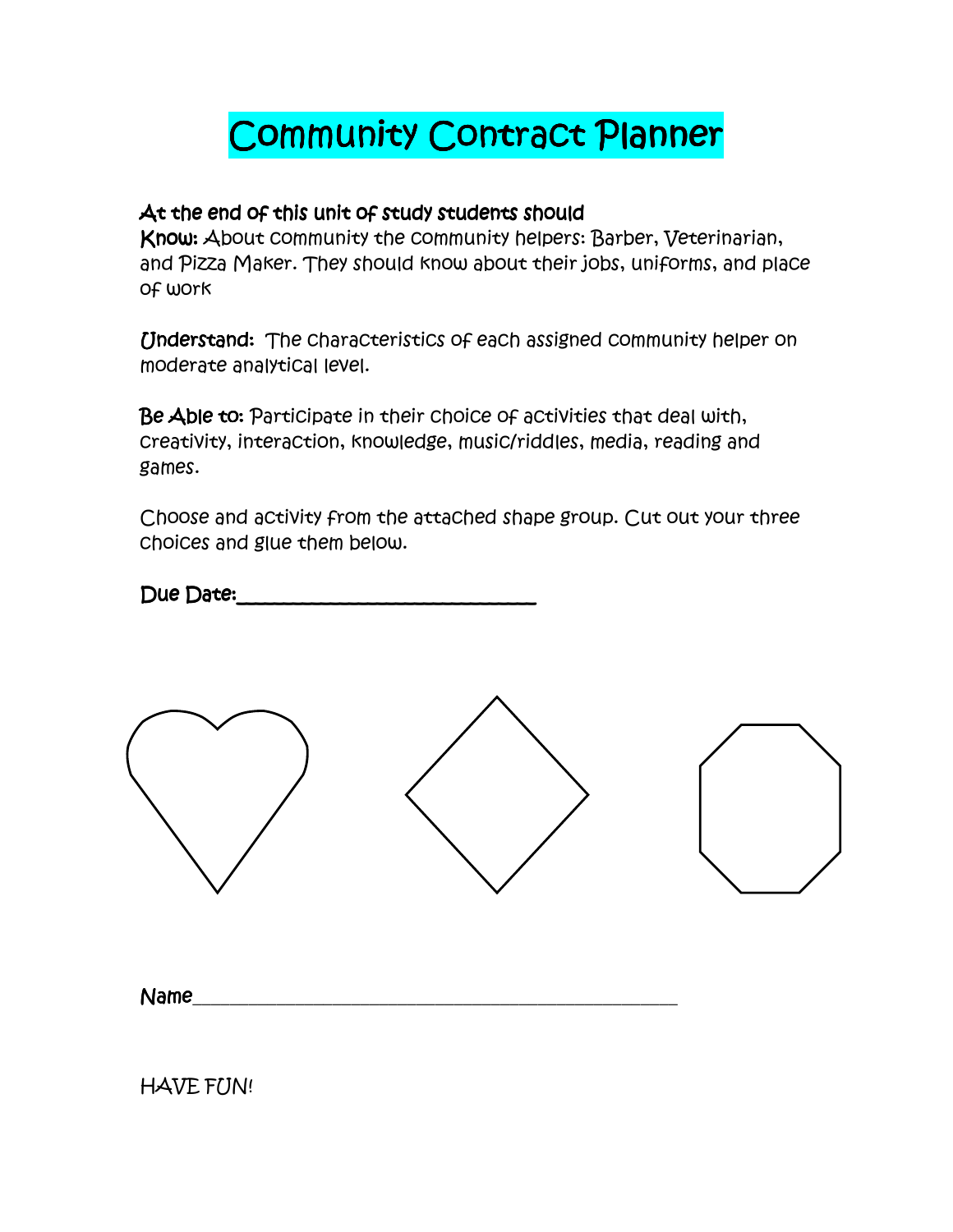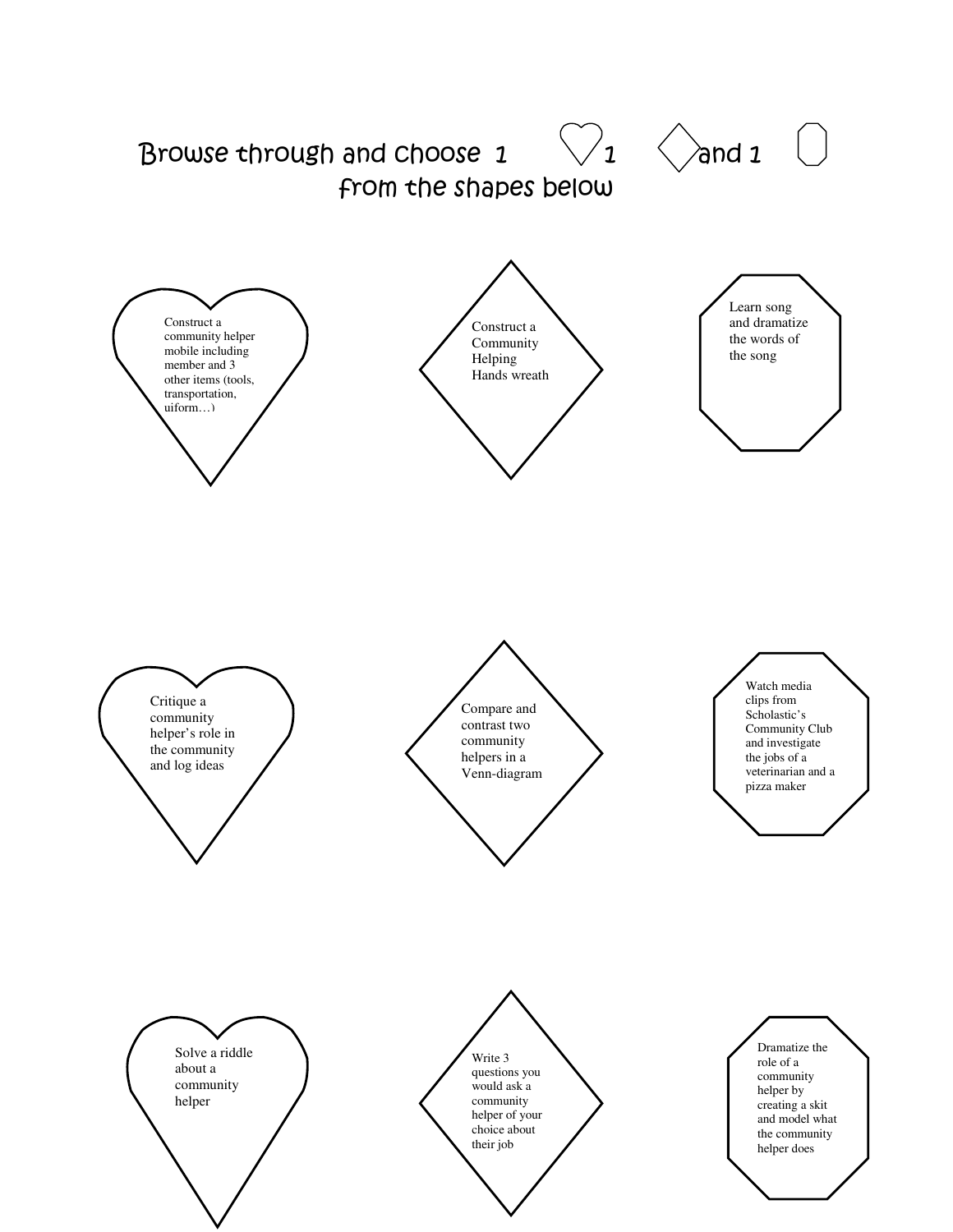# Community Contract Planner

#### At the end of this unit of study students should

Know: About the community helpers: Scientist, Mayor, and one thought up on their own. They should know about their jobs, uniforms, and place of work

Understand: The characteristics of each assigned community helper on a higher conceptual level.

Be Able to: Participate in their choice of activities that deal with, creativity, interaction, knowledge, music/riddles, media, reading and games.

Choose and activity from the attached shape group. Cut out your three choices and glue them below.

Due Date:\_\_\_\_\_\_\_\_\_\_\_\_\_\_\_\_\_\_\_\_\_\_\_\_\_\_\_\_\_\_\_\_



Name\_\_\_\_\_\_\_\_\_\_\_\_\_\_\_\_\_\_\_\_\_\_\_\_\_\_\_\_\_\_\_\_\_\_\_\_\_\_\_\_\_\_\_\_\_\_\_\_\_\_\_\_

HAVE FUN!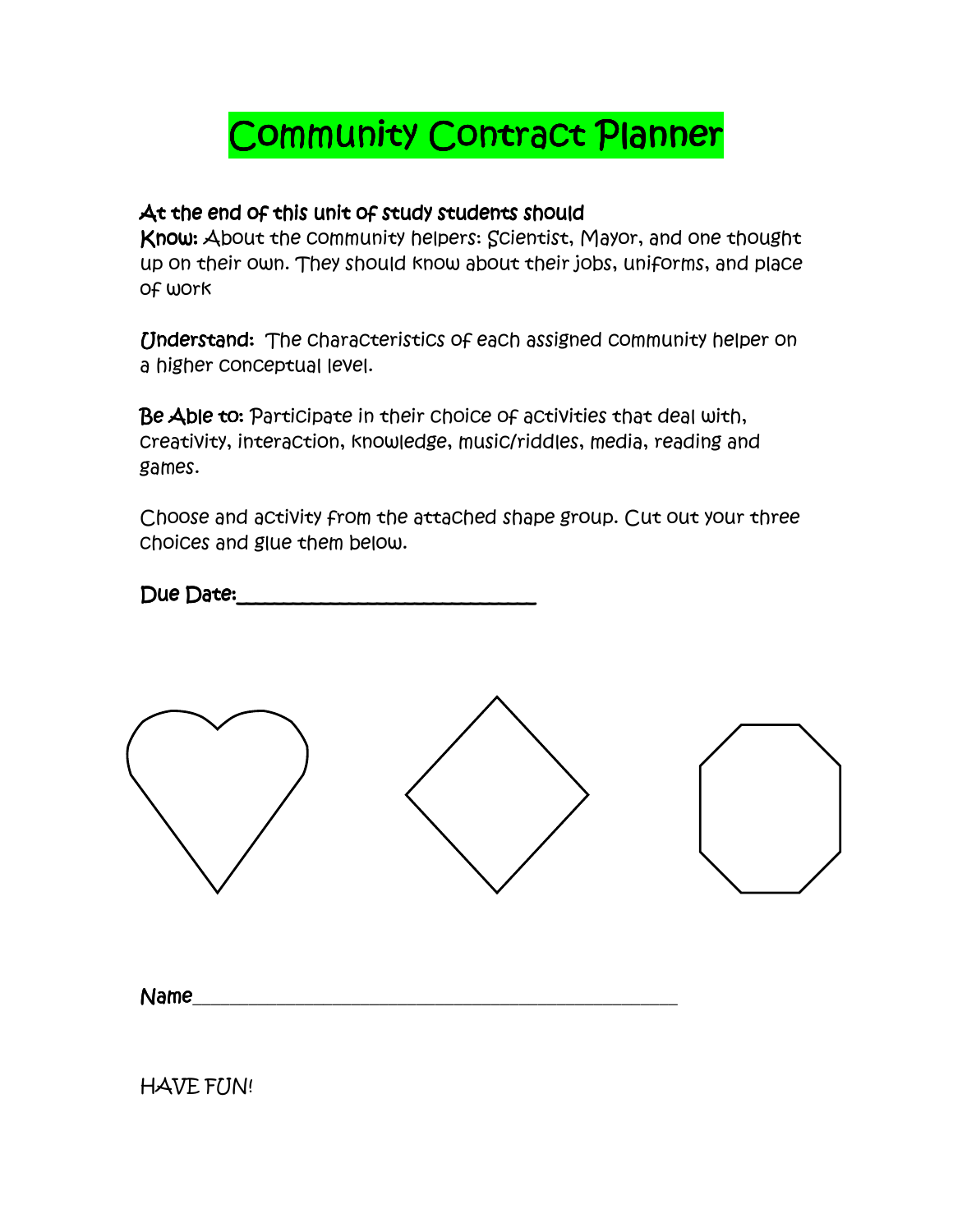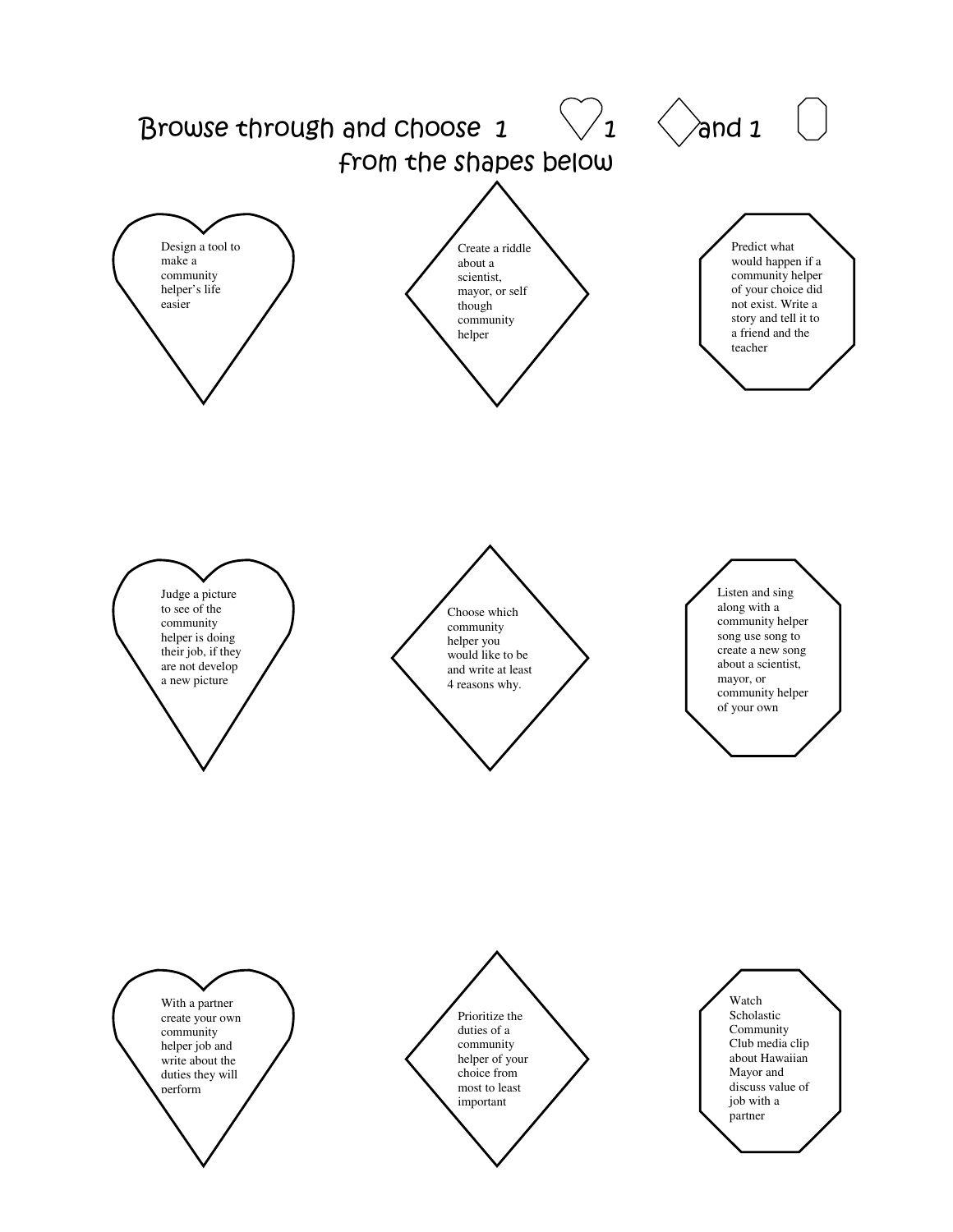### If You Happen to Finish Early…

### Anchor Assignments:

### **Assignments include:**

- Silent reading with a book or listening to a book from the designated book basket

- Playing community helper matching game by yourself or with a partner

- Draw and write in your picture journal about a community member

- Review community helper vocabulary

### Anchor Assignments:

### **Assignments include:**

- Choose a discussion question to answer about community helpers
- Use on of the writing prompts to write a story
- Silent reading with book from the designated book basket

- Create a commercial to promote a community helper job of your choice

### Anchor Assignments:

### **Assignments include:**

- Browse magazine or newspaper articles about heroic community helpers

- Silent reading with book from the designated book basket
- Write a fictional story about a community helper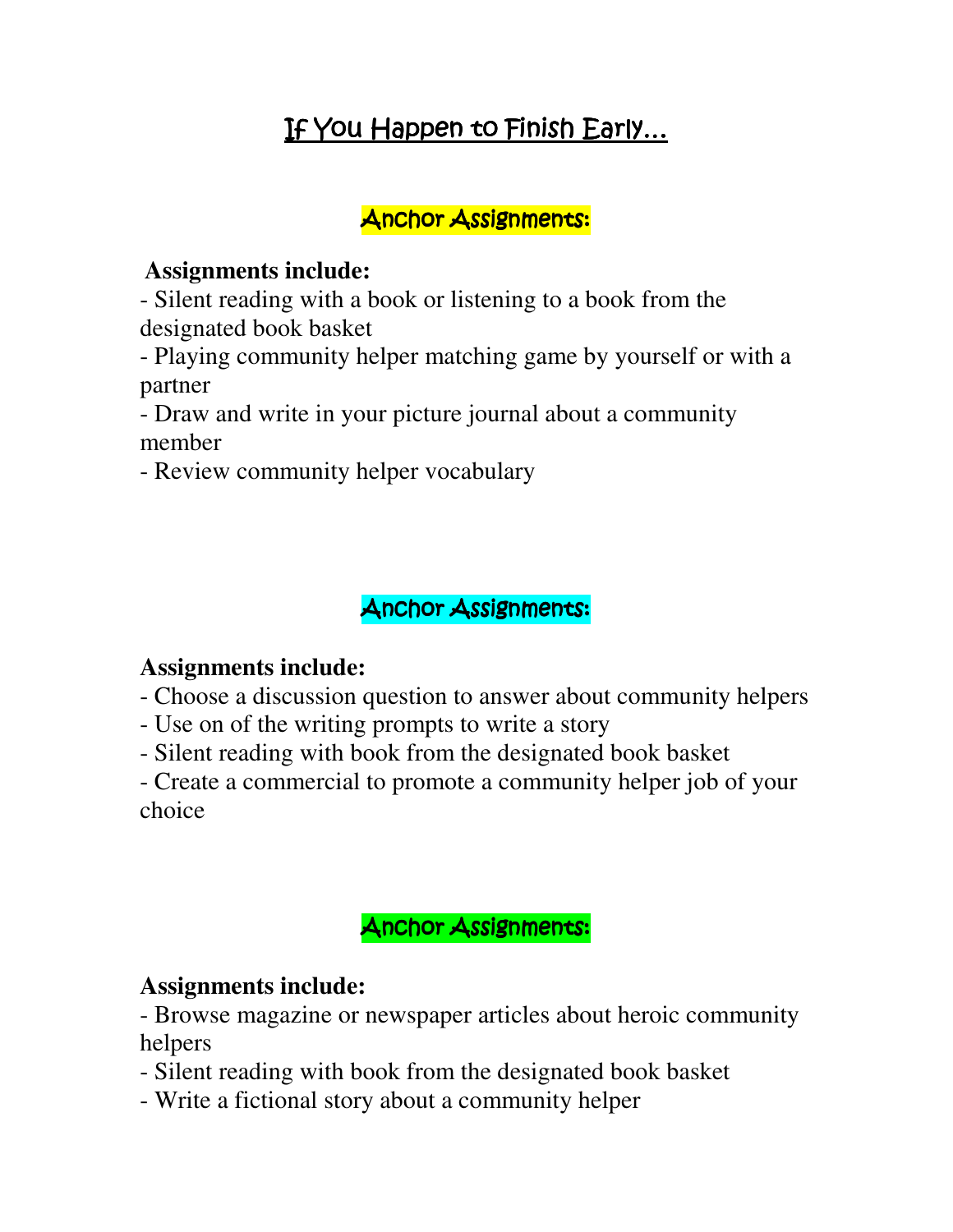-Practice community helper vocabulary by writing sentences using the words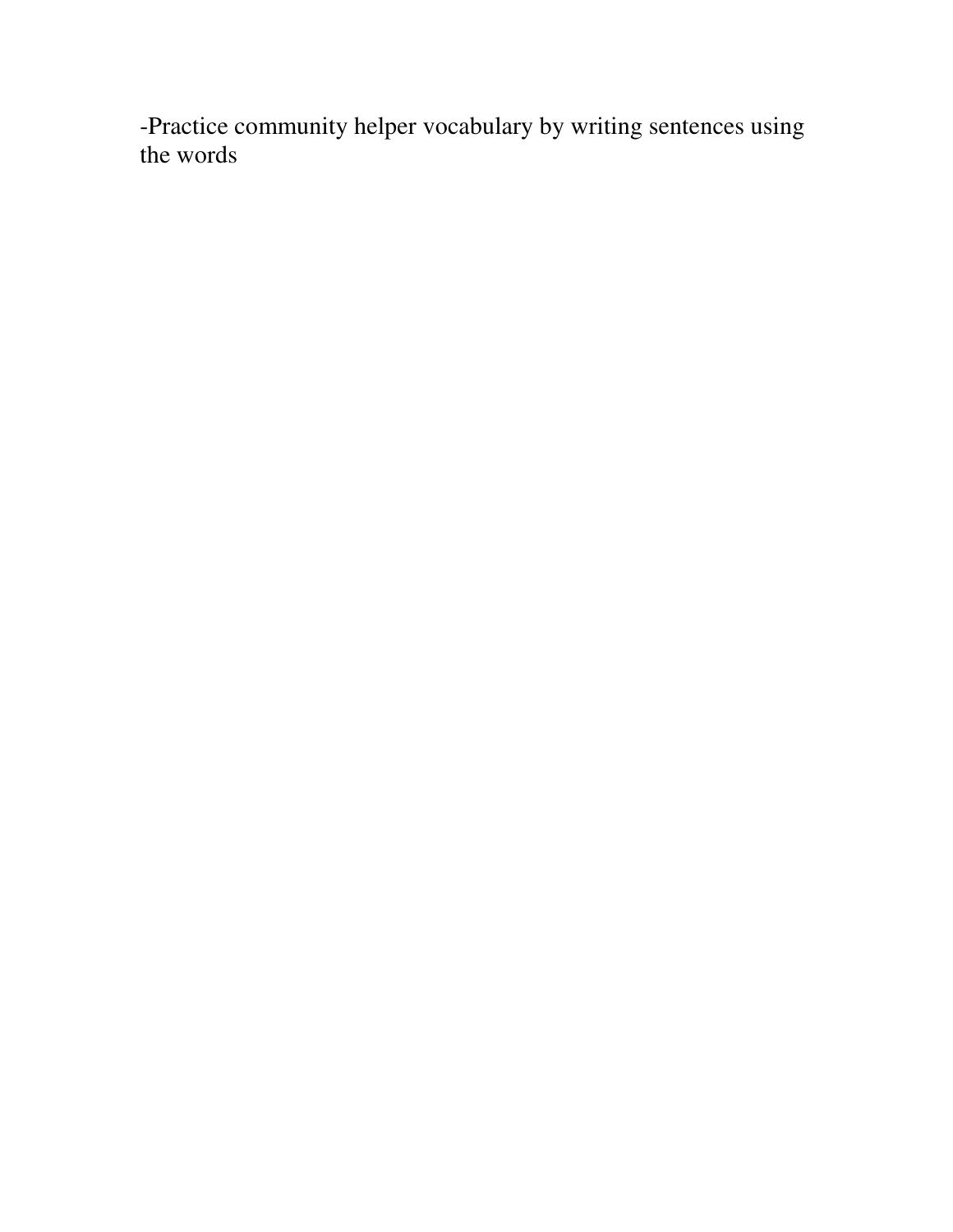## **Community Helper Rubric**

|                          | $\mathbf{1}$                     | $\overline{2}$                                   | $\overline{\mathbf{3}}$                                     | $\overline{\mathbf{4}}$                        |
|--------------------------|----------------------------------|--------------------------------------------------|-------------------------------------------------------------|------------------------------------------------|
|                          | Weak                             | <b>Basic</b>                                     | <b>Proficient</b>                                           | <b>Strong</b>                                  |
|                          | Little or no                     | Beginning of or some                             | Detailed and consistent                                     | Highly creative,                               |
|                          | evidence of                      | evidence of learning                             | evidence of learning based                                  | inventive, mature                              |
|                          | learning based                   | based on the outcome                             | of the outcome                                              | presence of outcome                            |
|                          | on the outcome                   |                                                  |                                                             |                                                |
|                          |                                  |                                                  |                                                             |                                                |
|                          |                                  |                                                  |                                                             |                                                |
| <b>Accuracy and</b>      | Did not<br>understand the        | Very vague description<br>and understanding of   | The student showed an<br>understanding of the               | The student gave a<br>detailed description of  |
| <b>Comprehension of</b>  | community                        | the community                                    | community helpers and use                                   | the community helpers                          |
| community helpers        | helpers at all.                  | helpers. Forgot to                               | very descriptive words.                                     | listing occupation, role in                    |
| as a whole               | Forgot to list the               | incorporate important                            | Relayed some but not all                                    | society, and duties.                           |
|                          | tools and                        | roles and duties. Didn't                         | roles and duties. Mentioned                                 | Gave examples. Talked                          |
|                          | equipment.                       | mention tools.                                   | tools but didn't give                                       | about tools equipment,                         |
|                          |                                  |                                                  | examples of how used they                                   | place, of work, and more                       |
|                          |                                  |                                                  | are used when needed.                                       | when needed.                                   |
|                          |                                  |                                                  |                                                             |                                                |
| <b>Use of Non-Verbal</b> | Includes vague                   | Includes pictures and                            | Neatly includes detailed                                    | Neatly and creatively                          |
| ability through          | pictures and                     | artwork and                                      | pictures and artwork and                                    | includes detailed                              |
| <b>Illustrations</b>     | artwork and                      | information associated                           | information associated with                                 | pictures and artwork and                       |
|                          | information                      | with the community                               | the community helper.                                       | information associated                         |
|                          | associated with<br>the community | helper.                                          |                                                             | with the community<br>helper.                  |
|                          | helper.                          |                                                  |                                                             |                                                |
|                          |                                  |                                                  |                                                             |                                                |
|                          |                                  |                                                  |                                                             |                                                |
| Communication            | Rarely listens to,               | Often listens to, shares                         | Usually listens to, shares,                                 | Almost always listens to,                      |
| with students            | shares with, and<br>supports the | with, and supports the<br>efforts of others, but | with, and supports the efforts<br>of others. Does not cause | shares with, and<br>supports the efforts of    |
| during pair-             | efforts of others.               | sometimes is not a                               | trouble in the group.                                       | others. Tries to keep                          |
| share/partner            | Often is not a                   | good team member.                                |                                                             | people working well                            |
| work                     | good team                        |                                                  |                                                             | together.                                      |
|                          | player.                          |                                                  |                                                             |                                                |
|                          |                                  |                                                  |                                                             |                                                |
| <b>Creativity of</b>     | The student did                  | Products were made                               | The products reflect student                                | All of the products                            |
|                          | not make or                      | or customized by the                             | creativity in their creation                                | produced reflect an                            |
| products                 | customize any of                 | student, but the ideas                           | and/or display.                                             | exceptional degree of                          |
|                          | the products with                | were typical rather                              |                                                             | student creativity in their                    |
|                          | creativity.                      | than creative.                                   |                                                             | creation and/or display.                       |
|                          |                                  |                                                  |                                                             |                                                |
|                          |                                  |                                                  |                                                             |                                                |
|                          |                                  |                                                  |                                                             |                                                |
| <b>Effort/Time used</b>  | Class time was                   | Class time was not                               | Class time was used wisely.                                 | Class time was used                            |
| in class to complete     | not used wisely                  | always used wisely,                              | Student could have put in                                   | wisely. Much time and                          |
| activities               | and the student<br>put in no     | but student did do<br>some additional work       | more time and effort at<br>home.                            | effort went into the<br>planning and design of |
|                          | additional work                  | at home.                                         |                                                             | the collage. It is clear the                   |
|                          | at home.                         |                                                  |                                                             | student worked at home                         |
|                          |                                  |                                                  |                                                             | as well as at school.                          |
|                          |                                  |                                                  |                                                             |                                                |
|                          |                                  |                                                  |                                                             |                                                |